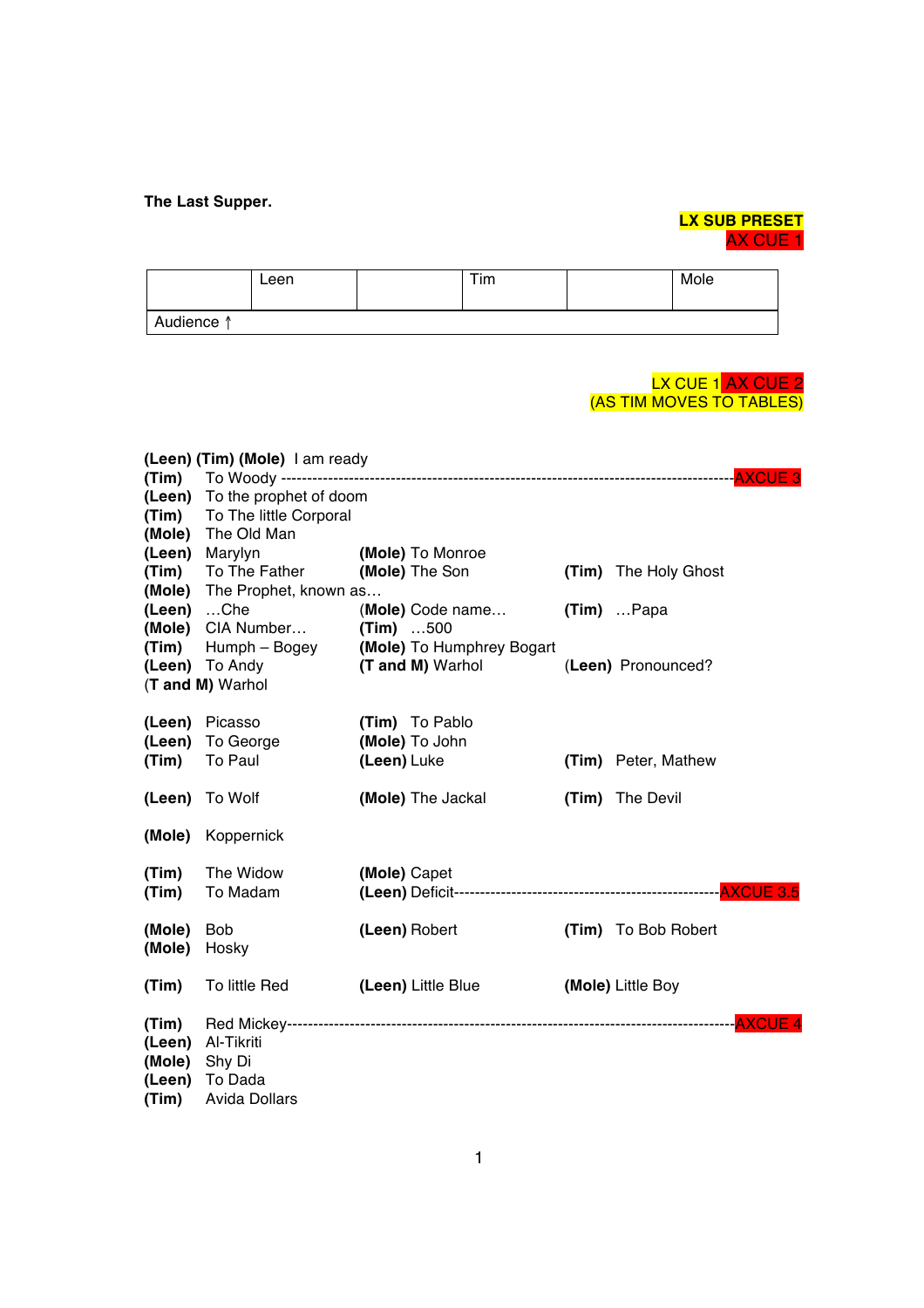- **(Mole)** Salvador
- **(Leen)** Winnie
- **1. (Tim) To Michel de Nostedame Nostradamus The prophet of doom** Salon, the south of France, 01st July 1564. **(Mole)** No. **(Tim)** Looking into his crystal ball, looking at his misformed reflection. **(Mole)** No.
	- **(Leen)** Trying desperately to change the shapes of the images he sees. **(Mole)** No.
	- **(Leen)** Concentrating hard looking into the future, hearing a distant voice asking him…
	- **(Tim)** "Until tomorrow?"
	- **(Leen)** His response his last words…
	- **(Mole) "No, you will not find me alive at sunrise."**
- **2. (Mole) Look, it's Napoleon Bonaparte** 
	- **(Leen)** St Helena, on a black rock in the middle of The South Atlantic Ocean winds southerly gale force 3 thinking (Mole stands) about better days in Italy, Egypt, Paris, the Palaces, the South of France,
	- **(Tim)** The Sun
	- **(Leen)** Sand, the beach,
	- **(Tim)** An Island,
	- **(Leen)** Elba water, the sea, boats…Corsica
	- **(Tim)** Planning another escape from an Island. Date May 5<sup>th</sup> 1821. His last words
	- **(Mole) "You can take that little wooden box away for a start. Oh no you don't, oh know you don't…I'm thirsty, I'm…Nurse! Nurse! Nurse! I'm thirsty. I'd like a coffee please. I don't like the English…Josephine?"---------------------------------------CUE 4.5**

# **3. (Leen) Clifton Russell Junior (Tim Serves)**

| , , , , | <u>UNINUM MUUULI UUMINU</u>                             | .                                                |  |
|---------|---------------------------------------------------------|--------------------------------------------------|--|
|         | Prisoner No. 658-------------------------------         | ---- <mark>LX CUE SLOW FADE ON TABLES SUB</mark> |  |
|         | Date of execution 31 <sup>st</sup> January 1995         |                                                  |  |
|         | <b>Execution No 88</b>                                  |                                                  |  |
|         | Last Meal Request: -                                    |                                                  |  |
|         | No preference asked for whatever was on the menu.       |                                                  |  |
|         | Chilly dogs baked beans corn and peanut butter cookies. |                                                  |  |
|         |                                                         |                                                  |  |

## LX CUE SUB AS TIM RETURNS TO THE TABLE

| Tim | Leen |  | Mole |
|-----|------|--|------|
|     |      |  |      |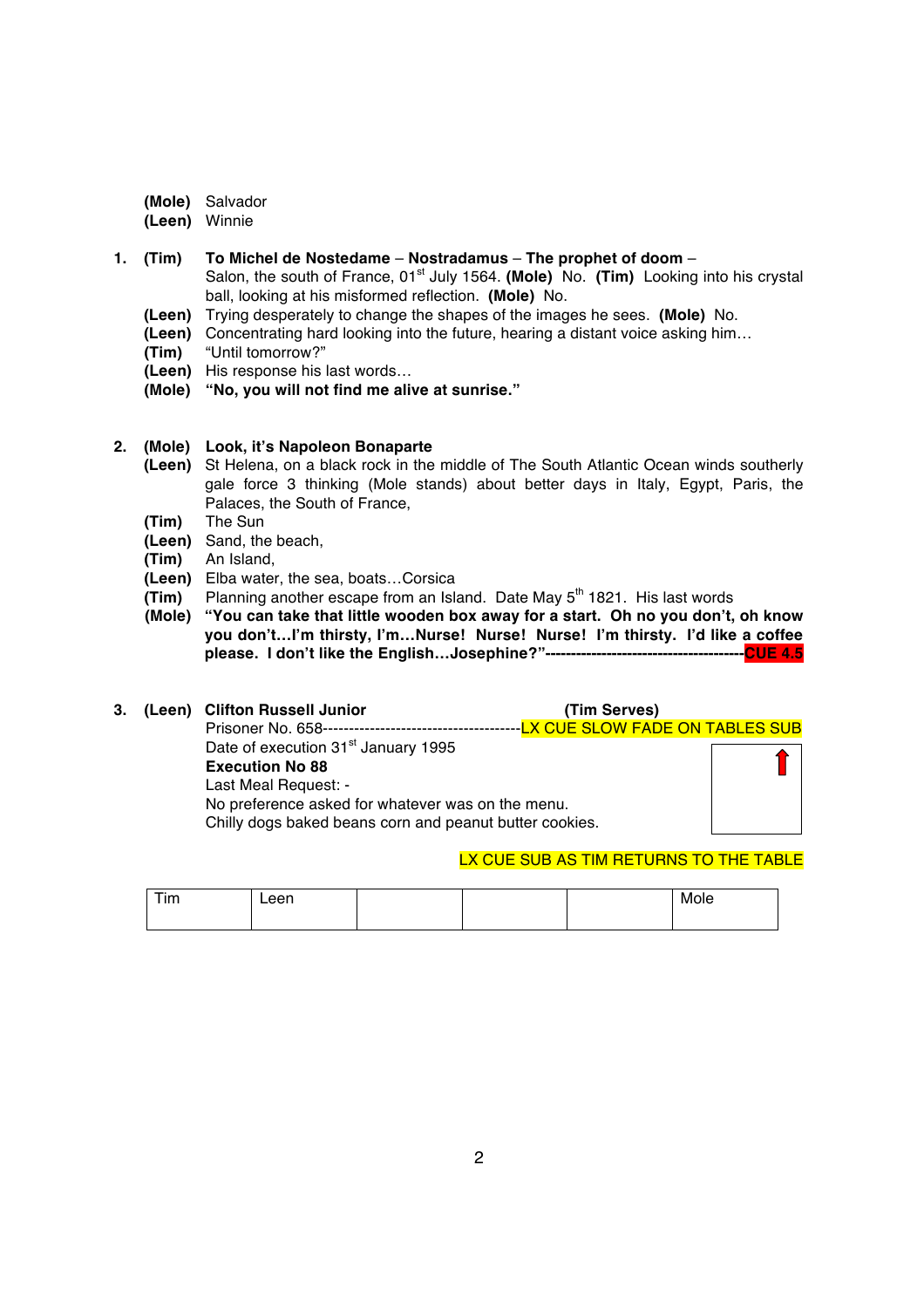**4. (Mole) Ernesto Guevara (Tim) Known as Che. (Leen) Code name Papa, CIA Number 500**

**(Mole)** Bolivia  $-$  1967, October  $8<sup>th</sup>$ .

- **(Tim)** October 9<sup>th</sup> 10.00 am. Lieutenant Mario Terran enters the room, Che stands up with his hands tied, and states **"I know what you have come for I am ready"** Terran tells him to be seated but leaves the room for a few moments, when Terran comes back Che stands up and refuses Terrans' orders and says. **"I will remain standing for this"**  Terran gets angry Che refuses to sit saying **"Know this now you only killing a man."**
- **(Mole)** October  $8<sup>th</sup>$  11.59am A Schoolhouse. Sergeant Jaime Terran, the executioner, after drawing a short straw and several false starts enters the room trembling. Che asks him to wait a moment so that he can stand up. Terran is frightened runs away, takes a few swigs of whiskey but is ordered back, re-enters still shaking, and without looking shoots Che half a dozen times in the chest. His last words
- **(Leen) "Let history take its course, I know that you have come to kill me, I should have never been captured alive. Shoot!!! You are only going to kill a man."**
- **(Mole)** Several soldiers then enter the room and shoot him. 1.10pm
- **(Tim)** October 9<sup>th</sup> Bolivian National Radio Colonel Arnolado states that Che Guevara died today at 1.30pm – his last words were. **"I am Che Guevara and I have failed"**
- **(Leen)** October 10<sup>th</sup> New York Times reports Che Guevara was killed in a battle on Sunday October 8<sup>th</sup>.
- **(Tim)** October 11<sup>th</sup> President Lyndon Johnson receives a CIA memo stating, "Today we are about 99% sure that Che Guevara is dead."
- **(Leen)** October 15<sup>th</sup> 1967 Bolivian president claims that Che's ashes are buried in a hidden place somewhere in the Vallegrande region.
- **(Mole)** July 1<sup>st</sup> 1997 Che Guevara's skeletal remains...
- **(Tim)** Without hands----------------------------------------------------------------------------------AX CUE 5
- **(Mole)** are identified. Two experts are 100% sure that they have discovered Che's remains in Vallegrande.